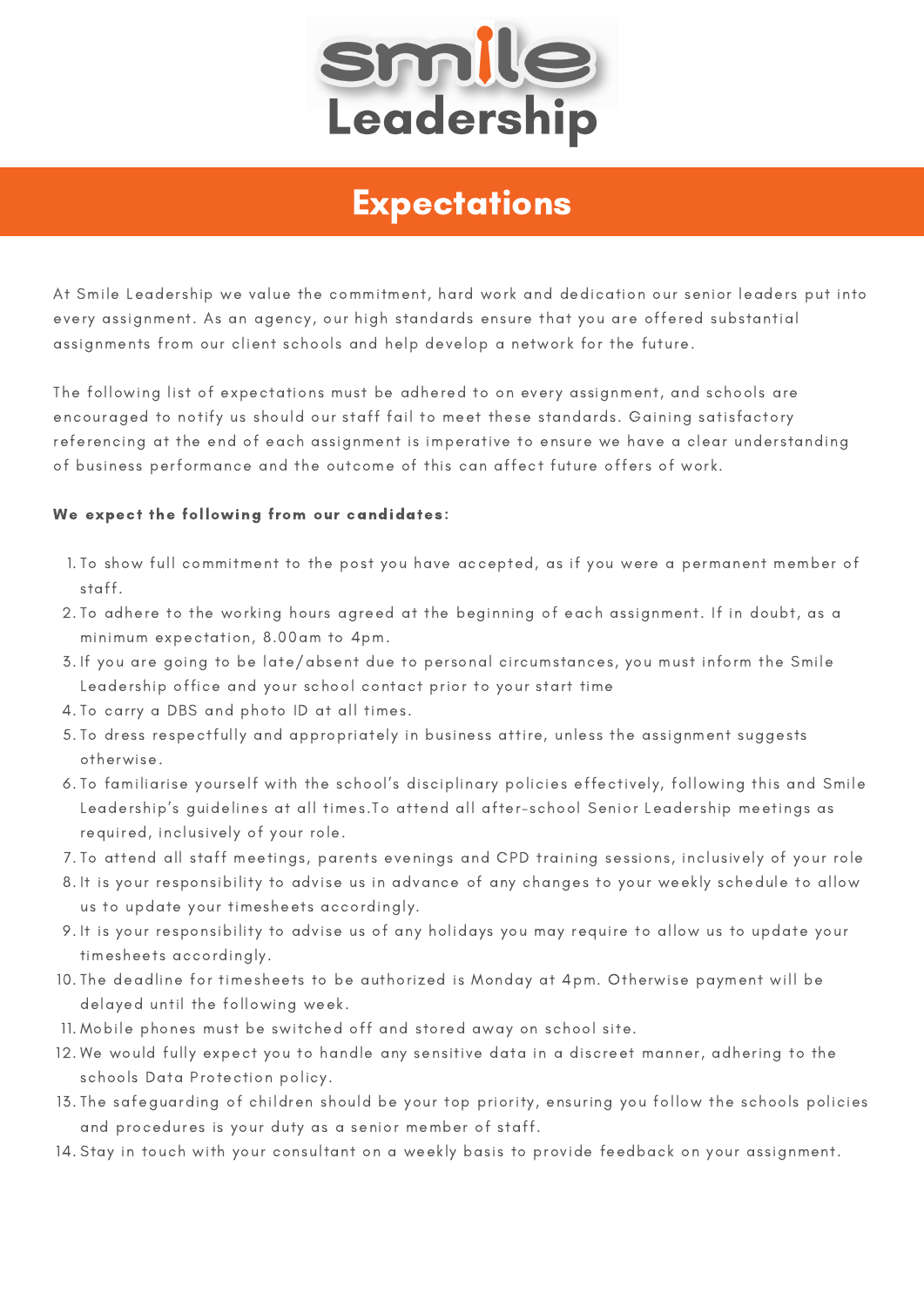# Professional Standards

## Safeguarding Children and Maintaining Welfare

- Ensure all children or young adults in your supervision are safe at all times.
- Always ask for support or help from SMT if you think your own actions could put pupils at risk
- Ensure that you take appropriate action if you observe another member of staff having a negative impact on pupils
- Always follow the school's child protection policies and procedures.
- Ensure that relationships with pupils remain professional at all times
- . Ensure that you have read Part One of Keeping Children Safe in [Education.](https://assets.publishing.service.gov.uk/government/uploads/system/uploads/attachment_data/file/912593/Keeping_children_safe_in_education_part_1_Sep_2020.pdf)

#### Professional Values and Relationships

- Senior leaders should always be committed to the best interests of the children in their care and be fair and objective
- Respect each individual's specific needs
- Develop positive relationships with every individual in the school community
- Work towards a culture of mutual trust and respect in every assignment

### Professional Integrity

- Demonstrate honesty and integrity in all aspects of their work
- Respect the privacy of others and confidentiality of information gained in course of professional practice, unless there is a legitimate concern for wellbeing of an individual
- Represent themselves, their status and qualifications honestly

#### Professional Conduct

- Uphold the reputation and standing of the profession
- Take all reasonable steps in relation to the care of pupils and students in their care, to ensure safety and welfare
- Work within framework of relevant legislation and regulations
- Comply, respect and uphold all school policies, procedures and guidelines
- Report all incidents which impact on student/pupil welfare